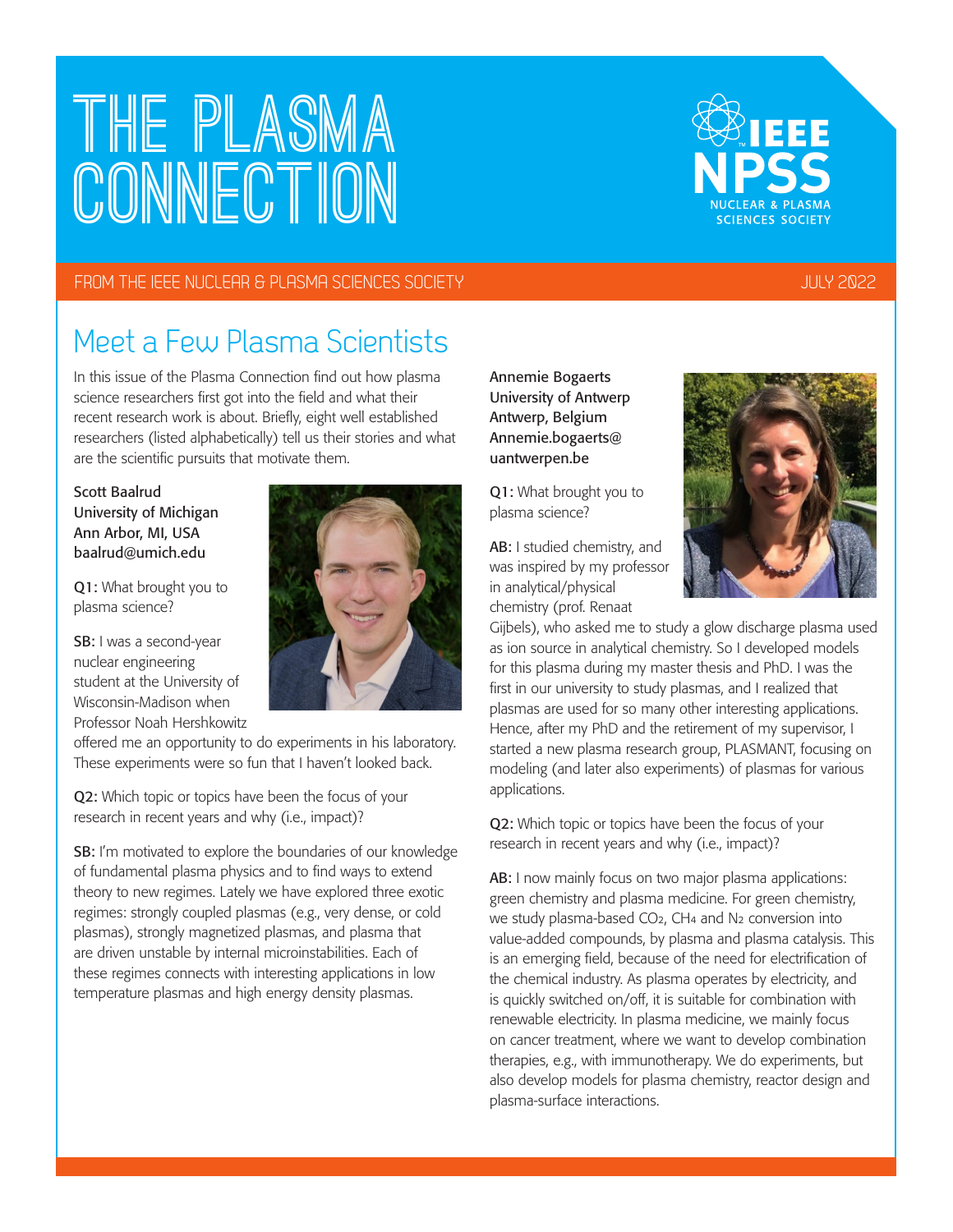### **The PLASMA CONNECTION**

#### David B. Go University of Notre Dame Notre Dame, Indiana, USA dgo@nd.edu

Q1: What brought you to plasma science?

DG: I came to plasma science incidentally. I was a graduate student at Purdue University, interested in heat transfer as broadly applied



to energy. At the end of my first year, I was approached by my advisor Tim Fisher and my (to become) co-advisor Suresh Garimella about an electronics cooling project using ionic winds and field emission, which ultimately became my dissertation. When I started my independent career, I really began to focus on plasma science and engineering rather than heat transfer (though I still dabble), and most fulfilling, my current projects have come full circle by exploring energy applications.

Q2: Which topic or topics have been the focus of your research in recent years and why (i.e., impact)?

DG: Most of my current research is in three areas. Two of these are non-thermal plasmas applied to catalysis and electrochemistry (also known as plasma-liquid interactions), with a focus on achieving carbon-neutral chemical processing. The third is energy conversion plasmas, exploring using materials such as piezoelectrics and pyroelectrics and motion or heat to create plasmas without needing a high-voltage power supply, helping take plasma devices out of the lab and into the field. Most recently, I have started to study the intersection of plasmas and additive manufacturing, which is an exciting new direction for my group.

Mounir Laroussi Old Dominion University Norfolk, VA, USA mlarouss@odu.edu

Q1: What brought you to plasma science?

ML: I was starting my graduate studies at the University of Tennessee at Knoxville when I attended a lecture given by plasma



physicist, Prof. Igor Alexeff, and I immediately realized that this was the field of research that I wanted to pursue.

Q2: Which topic or topics have been the focus of your research in recent years and why (i.e., impact)?

ML: For the past two decades I have been developing low temperature plasma sources and studying the effects of LTP on biological cells. In the mid-1990s I wanted to know what the effects of cold plasma on living cells would be. I was surprised that there were no scientific studies made on this subject, so I decided to start my own investigations. Today, thanks to the work of various research groups from around the world, we understand quite a bit the mechanisms whereby plasma interacts with biological cells and tissues. The applications range from decontamination (inactivation of harmful bacteria and viruses), to wound healing, to cancer treatment.

Mohan Sankaran University of Illinois Urbana-Champaign, IL, USA rmohan@illinois.edu

Q1: What brought you to plasma science?

MS: When I was in the final year of college at UCLA, I was looking for an elective course to take



and there was a new course that caught my eye taught by Robert Hicks and Francis Chen, two very prominent plasma scientists. There, I learned that plasmas played a critical role in semiconductor manufacturing and that fascinated me both for the fundamental science and technological impact. Later, when I joined graduate school, I started working with plasmas. The first time I ignited my own plasma, it captured my own childlike fascination – it was so bright and colorful, it felt like someone starting their own fire. At that point, I wasn't just interested, I was hooked.

Q2: Which topic or topics have been the focus of your research in recent years and why (i.e., impact)?

MS: As a chemical engineer, I am always interested in applications of plasmas in a chemical process. In the beginning of my career, I was mostly interested in how plasmas could grow materials. While I still work on plasmas for material synthesis, recently I have also become interested in using plasmas for synthesizing chemicals. Current methods for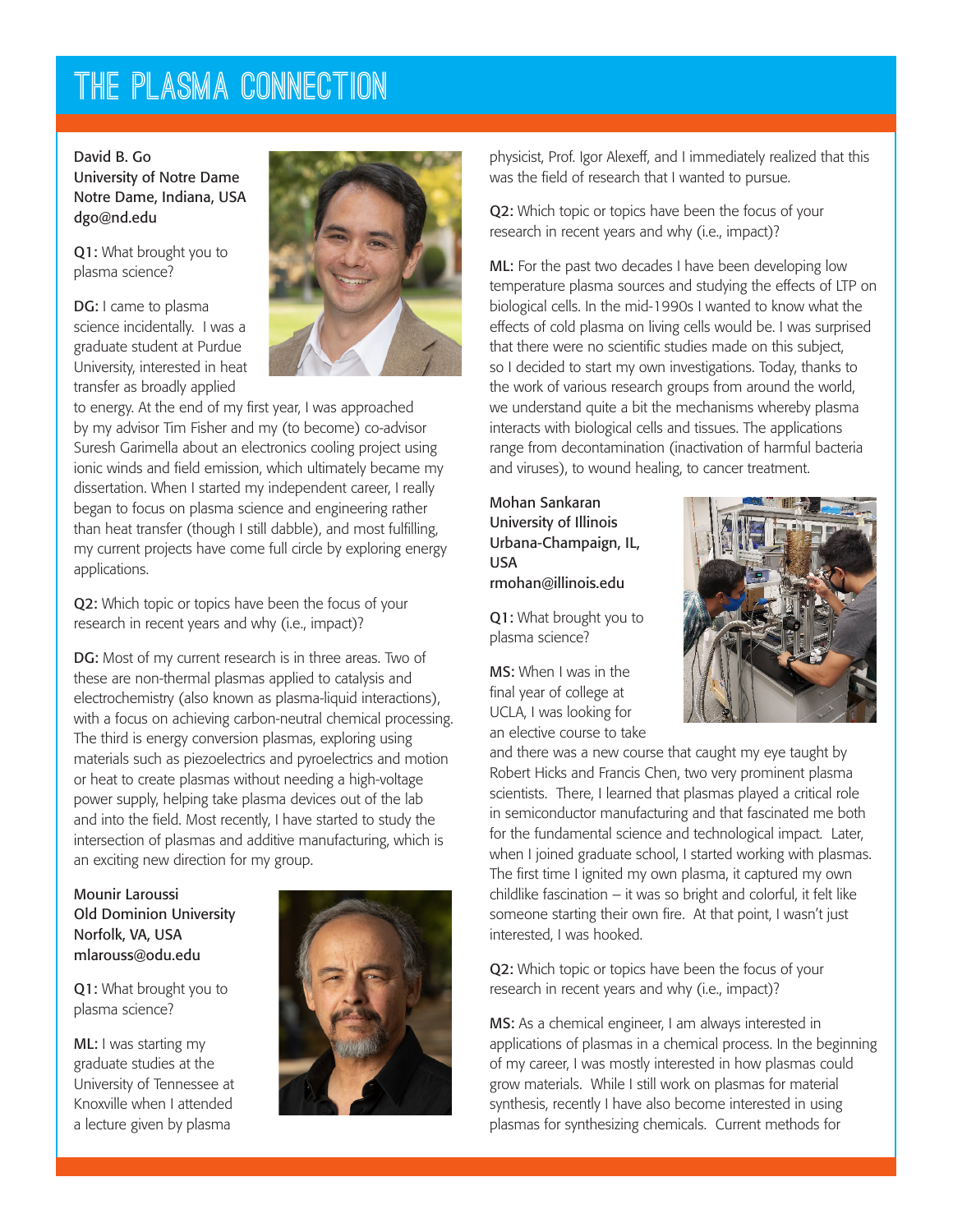## **The PLASMA CONNECTION**

chemical manufacturing are a problem for our environment because they rely on fossil fuels. Plasma-based chemical processes have the potential to address this issue because they can operate near room temperature and use electricity which in future years could come from renewable sources.

Sedina Tsikata Centre National de la Recherche Scientifique (CNRS), ICARE Orleans, France Sedina.tsikata@cnrs-orleans.fr

Q1: What brought you to plasma science?

ST: Complex flows and turbulence, in general, have always been interesting to

me. As a graduate student, I was fortunate to integrate a research group at the Ecole Polytechnique in France with very broad expertise in plasma fusion. This provided an ideal environment for me to learn about plasmas, their complexity, and many open questions. Thanks to my PhD advisor, I became involved in the French electric propulsion community, which was looking into understanding aspects of Hall thruster physics akin to those plaguing fusion devices.

Q2: Which topic or topics have been the focus of your research in recent years and why (i.e., impact)?

ST: My research has focused on developing and applying laser diagnostics to study plasmas, with the goal of answering questions around waves and self-organization, and providing missing information on particle properties and dynamics. We can now take advantage of advanced experimental methods, combined with theory and simulations, to make significant progress in understanding the features of plasmas. I'm interested in plasmas with diverse applications, relevant to areas such as space propulsion, materials processing, and nuclear physics.

Achim von Keudell Ruhr University Bochum Bochum, Germany Achim.vonkeudell@rub.de

Q1: What brought you to plasma science?

A v K: After my physics study, I was interested in very many topics. Plasma science seemed to me most attractive, because it



combines very many disciplines from atomic and molecular physics, to plasma physics, to solid state physics, to biology etc. For a curious person this is a great playing ground, which keeps being intriguing ever since.

Q2: Which topic or topics have been the focus of your research in recent years and why (i.e., impact)?

A v K: I am trying to change the focus of my work every 7 years to follow my interests. More recently, we worked on plasma dynamics in magnetized plasmas, on extreme plasmas in liquids and now more on plasma chemistry and plasma catalysis problems. In all these cases a very nice application scenario such as the demand for excellent materials or the search for solutions for the use of renewable energy is combined with very intriguing and fundamental physics questions. These are the right topics to be addressed by a university group.

Richard Wirz University of California Los Angeles Los Angeles, CA, USA wirz@ucla.edu

Q1: What brought you to plasma science?

RW: Early in graduate school at Caltech, a lecturer from NASA JPL introduced the concept of plasma rockets;



a relatively new technology at the time. I was amazed that the behavior and performance of plasma rockets, and plasmas in general, must be understood by analyzing the behavior and interactions of ions and a fundamental particle, the electron. Understanding the world from the fundamentals was always a